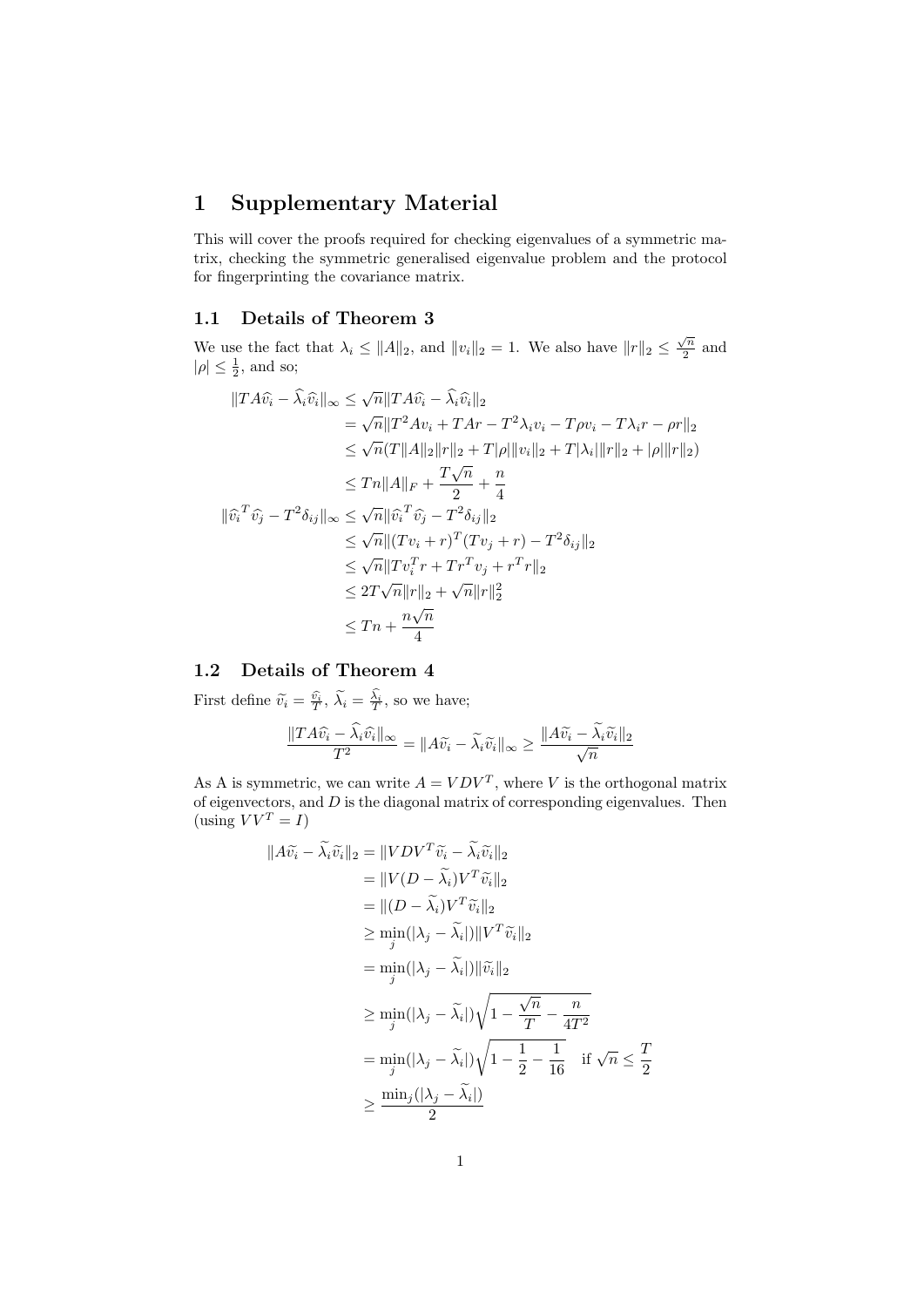So if we consider  $\epsilon > 0$ , and wish to ensure that  $\min_j(|\lambda_j - \lambda_i|) < \epsilon$ , i.e. there is a (true) eigenvalue close to the approximate eigenvalue, then we can choose a T based on

$$
\min_{j}(|\lambda_{j} - \tilde{\lambda}_{i}|) \le 2||A\tilde{v}_{i} - \tilde{\lambda}_{i}\tilde{v}_{i}||_{2}
$$
\n
$$
\le 2\sqrt{n}||A\tilde{v}_{i} - \tilde{\lambda}_{i}\tilde{v}_{i}||_{\infty}
$$
\n
$$
\le \frac{2\sqrt{n}||TA\hat{v}_{i} - \hat{\lambda}_{i}\hat{v}_{i}||_{\infty}}{T^{2}}
$$
\n
$$
\le \frac{2n\sqrt{n}||A||_{F}}{T} + \frac{n}{T} + \frac{n\sqrt{n}}{2T^{2}}
$$
 (using Theorem 3)

As T tends to infinity, this bound positively approaches 0, as such, for any  $\epsilon > 0$ we can find a T s.t. the error in  $\mathbb R$  of  $\min_j(|\lambda_j - \tilde{\lambda}_i|)$  will be  $\epsilon$ .

#### 1.3 Details of Theorem 8

The Cholesky Decomposition allows us to solve the symmetric generalised eigenvalue problem for  $A, B \in \mathbb{F}_q^{n \times n}$ , with A symmetric, and B symmetric positive semi-definite;

Find 
$$
V, D \in \mathbb{R}^{n \times n}
$$
 such that  $AV = BVD$ 

We do this by finding the Cholesky Decomposition of  $B, L$  and then performing finding the eigenvalues of the symmetric matrix  $C = L^{-1}A(L^{-1})^T$  to get matrices  $V', D'$  with  $CV' = V'D'$ .  $D = D'$ , and  $V = L^{-1}V'$  are the solutions we desire.

With our approximations, we use our matrix inversion and Cholesky Decomposition protocols to find, using scaling factor  $T_1$ , we have that  $\hat{C}$  will be in  $\mathbb{F}_{qT_1}^{n \times n}$ .

$$
\hat{C} = \widehat{(\hat{L})^{-1}} \widehat{A(\hat{L})^{-1}}
$$

So we have

$$
\hat{L}\hat{L}^T = T_1^2 B + E_1 \qquad E_1 \in \left[ -\frac{n||B||_F}{2T_1}, \frac{n||B||_F}{2} \right]^{n \times n}
$$

$$
\hat{L}(\hat{L})^{-1} = T_1 I + E_2 \qquad E_2 \in \left[ -n||\hat{B}||_F - \frac{n^2}{4}, n||\hat{B}||_F + \frac{n^2}{4} \right]^{n \times n}
$$

If we receive approximate eigenpairs,  $\hat{U}, \hat{D}$  with diagonal  $\hat{\lambda}$ , of  $\hat{C}$  from the helper, with scaling factor T giving error  $\epsilon^{\delta}$ , satisfying

$$
\begin{aligned} &\|T\hat{C}\hat{U}-\hat{D}\hat{U}\|_{\text{max}}\leq \left\lceil Tn\|C\|_F+\frac{T\sqrt{n}}{2}+\frac{n}{4}\right\rceil\\ &\|\hat{U}^T\hat{U}-T^2I\|_{\text{max}}\leq \left\lceil T\sqrt{n}+\frac{n}{4}\right\rceil \end{aligned}
$$

Let  $D^{\delta}, U^{\delta} \in \mathbb{R}^{n \times n}$  be the true eigenvalues and eigenvectors of  $\hat{C}$ . So

$$
\hat{C}U^{\delta} = U^{\delta}D^{\delta}
$$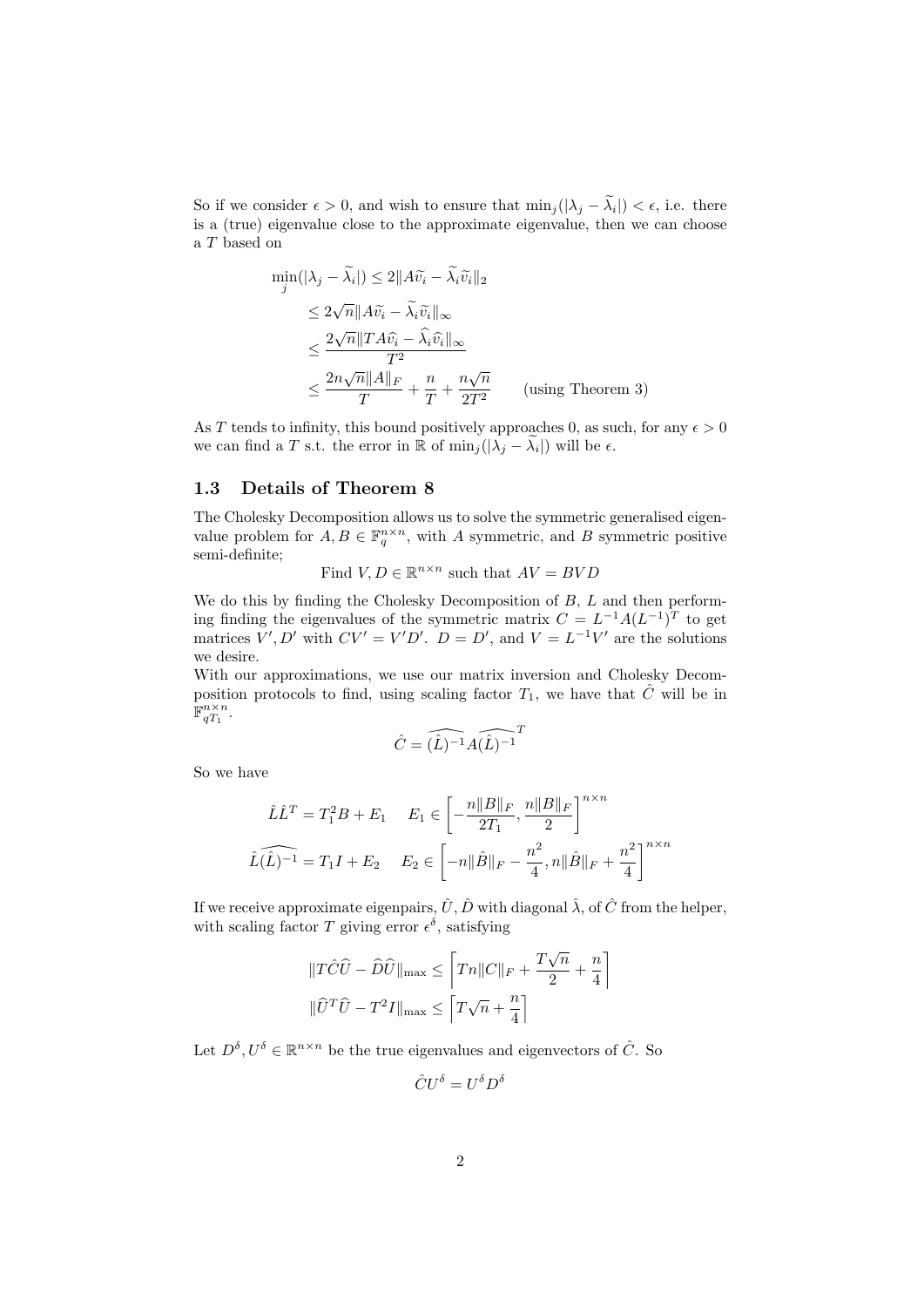We know that  $||TD^{\delta} - \hat{D}||_{\text{max}}$  will be at most  $T\epsilon^{\delta}$ . Furthermore let  $\hat{L}^{T}V^{\delta} = U^{\delta}$ , so

$$
\hat{C}U^{\delta} = U^{\delta}D^{\delta}
$$

$$
\widehat{(\hat{L})^{-1}}A(\widehat{L})^{-1}\hat{L}^{T}V^{\delta} = \hat{L}^{T}V^{\delta}D^{\delta}
$$

$$
\widehat{L}(\widehat{L})^{-1}A(\widehat{L})^{-1}\hat{L}^{T}V^{\delta} = \hat{L}\hat{L}^{T}V^{\delta}D^{\delta}
$$

$$
(T_{1}I + E_{2})A(T_{1}I + E_{2})^{T}V^{\delta} = (T_{1}^{2}B + E_{1})V^{\delta}D^{\delta}
$$

$$
\left(A + \frac{E_{2}A + AE_{2}^{T} + E_{2}E_{2}^{T}}{T_{1}^{2}}\right)^{T}V^{\delta} = \left(B + \frac{E_{2}}{T_{1}^{2}}\right)V^{\delta}D^{\delta}
$$

By using the eigenvalue perturbation theory [Trefethen and Bau III (1997)], we can say that there exists  $V \in \mathbb{R}^{n \times n}$ ,  $D \in \mathbb{R}^{n \times n}$  with diagonal  $\lambda$ , so

$$
\lambda_i = \lambda_i^{\delta} + v_i^{\delta T} \left( \frac{E_2 A + A E_2^T + E_2 E_2^T}{T_1^2} - \lambda_i^{\delta} \frac{E_1}{T_1^2} \right) v_i^{\delta}
$$

So

$$
\begin{aligned} |\lambda_i - \lambda_i^\delta| &= |v_i^{\delta T} \left( \frac{E_2 A + A E_2^T + E_2 E_2^T}{T_1^2} - \lambda_i^\delta \frac{E_1}{T_1^2} \right) v_i^\delta| \\ &\leq \left\| v_i^{\delta T} \right\|_2 \left\| \left( \frac{E_2 A + A E_2^T + E_2 E_2^T}{T_1^2} - \lambda_i^\delta \frac{E_1}{T_1^2} \right) \right\|_2 \|v_i^\delta\|_2 \\ &\leq \left\| \frac{E_2 A + A E_2^T + E_2 E_2^T - \lambda_i^\delta E_1}{T_1^2} \right\|_2 \\ &\leq \frac{\left\| E_2 A \right\|_2 + \left\| A E_2^T \right\|_2 + \left\| E_2 E_2^T \right\|_2 + \left\| \lambda_i^\delta E_1 \right\|_2}{T_1^2} \\ &\leq \frac{2 \|E_2\|_2 \|A\|_2 + \|E_2\|_2^2 + \|\hat{C}\|_2 \|E_1\|_2}{T_1^2} \\ &\leq \frac{2n \left( n \|B\|_2 + \frac{n^2}{4} \right) \|A\|_2 + n^2 \left( n \|B\|_2 + \frac{n^2}{4} \right)^2 + \|\hat{C}\|_2 n \left( \frac{n \|B\|_2}{2} \right)}{T_1^2} \\ &\leq \frac{\left( 2n^2 \|B\|_2 + \frac{n^3}{2} \right) \|A\|_2 + \left( n^4 \|B\|_F^2 + \frac{\|B\|_2 n^5}{2} + \frac{n^6}{16} \right) + \left( \frac{\|\hat{C}\|_2 n^2 \|B\|_2}{2} \right)}{T_1^2} \\ &\leq \frac{\left( 2n^2 \|\hat{B}\|_2 + \frac{n^3}{2} \right) \|A\|_2 + \left( n^4 \|\hat{B}\|_2^2 + \frac{\|B\|_2 n^5}{2} + \frac{n^6}{16} \right) + \left( \frac{\|\hat{C}\|_2 n^2 \|B\|_2}{2} \right)}{T_1^2} \\ &\leq \frac{32n^2 \|B\|_2 \|A\|_2 + 8n^3 \|A\|_2
$$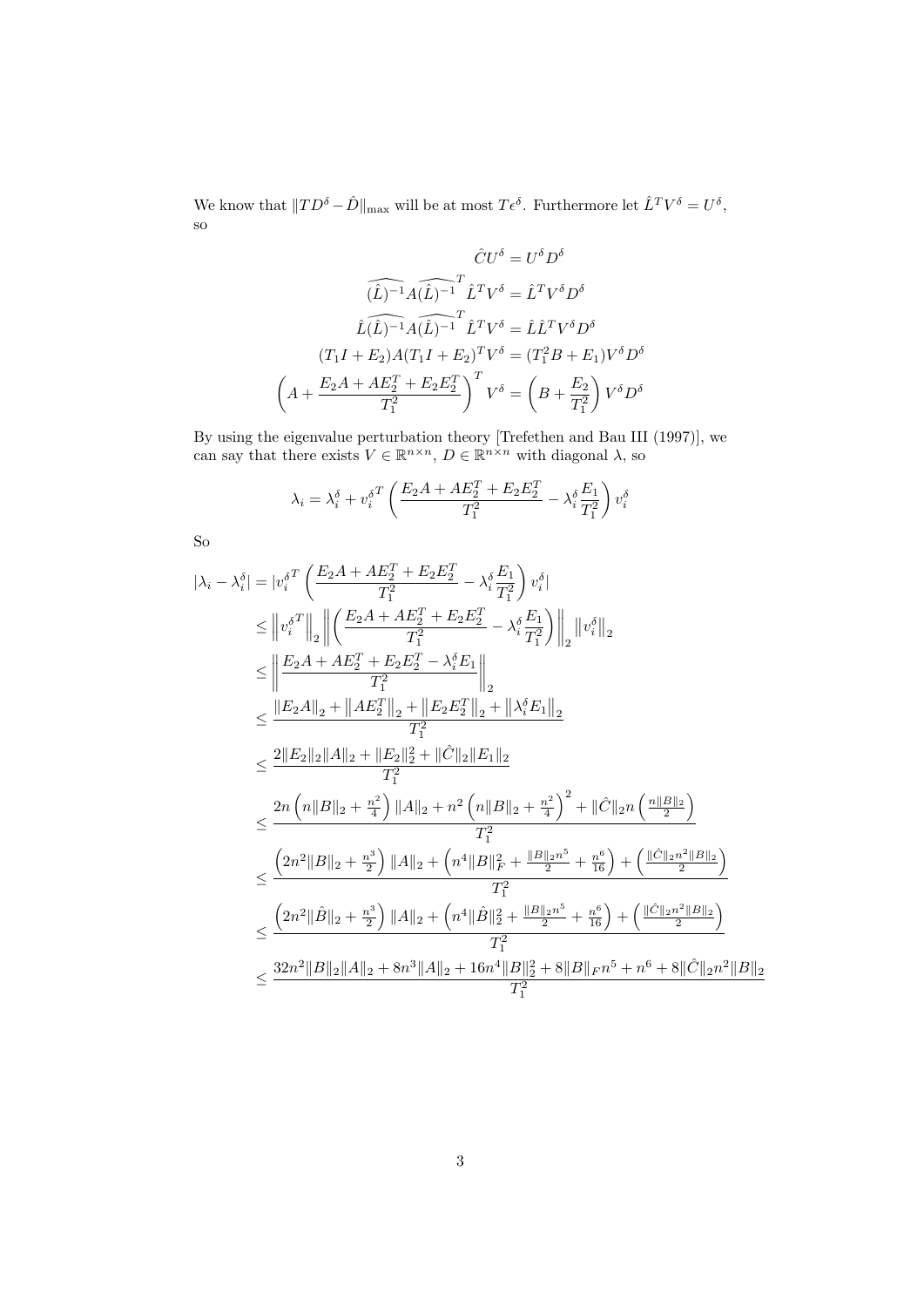As,  $A, B \in \mathbb{F}_q$ , we have  $||A||_2, ||B||_2 \le qn$ ,  $||\hat{C}||_2 \le qnT_1$ 

$$
|\lambda_i - \lambda_i^{\delta}| \le \frac{32n^2(nq)^2 + 8n^3nq + 16n^4(nq)^2 + 8nqn^5 + n^6 + 8qnT_1n^2nq}{T_1^2}
$$
  

$$
\le \frac{32n^4q^2 + 8n^4q + 16n^6q^2 + 8n^6q + n^6 + 8qnT_1n^3q}{T_1^2}
$$
  

$$
\le \frac{8n^4(4q^2 + q) + n^6(16q^2 + 8q + 1) + 8qnT_1n^3q}{T_1^2}
$$
  

$$
\le \frac{q^3n^4}{T_1}
$$

If we have that  $q \ge 20$ ,  $n \ge 3$  and  $T_1 \ge n^2$ . We also have

$$
|T\lambda_i^\delta-\hat{\lambda_i}|\leq T\epsilon^\delta
$$

So

$$
|T\lambda_i - \hat{\lambda}_i| \le |T\lambda_i - T\lambda_i^{\delta}| + |T\lambda_i^{\delta} - \hat{\lambda}_i|
$$
  

$$
\le T\left(\frac{q^3n^4}{T_1} + \epsilon^{\delta}\right)
$$

If we want  $\frac{|T\lambda_i - \hat{\lambda}_i|}{T}$  to be equal to  $\epsilon$  we must choose  $T_1$  such that

$$
\frac{|T\lambda_i - \hat{\lambda_i}|}{T} \le \frac{q^3n^4}{T_1} + \epsilon^{\delta}
$$

Therefore, to get the generalised eigenvalues to an error of  $\epsilon$  we must choose  $T, T_1$  such that

$$
T = \frac{q^2 n^{\frac{5}{2}}}{\epsilon^{\delta}} \ge \frac{qn^{\frac{3}{2}} \|\hat{C}\|}{\epsilon^{\delta}}
$$

$$
T_1 = \frac{q^{3} n^{4}}{\epsilon - \epsilon^{\delta}}
$$

Where  $\epsilon^{\delta} < \epsilon$ . If we take  $\epsilon^{\delta} = \frac{\epsilon}{2}$ , then we have

$$
T = \frac{2q^2n^{\frac{5}{2}}}{\epsilon}
$$

$$
T_1 = \frac{2q^3n^4}{\epsilon}
$$

And our total protocol is therefore, assuming  $q > n$ ,  $(n^2 \log (q^3 n^4/\epsilon))$ ,  $\log (q^3 n^4/\epsilon)$ .

### 1.4 Fingerprinting the Covariance Matrix

This algorithm provides a  $(d^2 \log(qn), \log(qn))$  -protocol for verification that A is indeed the covariance matrix scaled by  $n$ . The costs come from scaling by  $n$ and receiving  $A \in \mathbb{F}_{qn}^{d \times d}$ .

# References

Lloyd N Trefethen and David Bau III. Numerical linear algebra, volume 50. Siam, 1997.